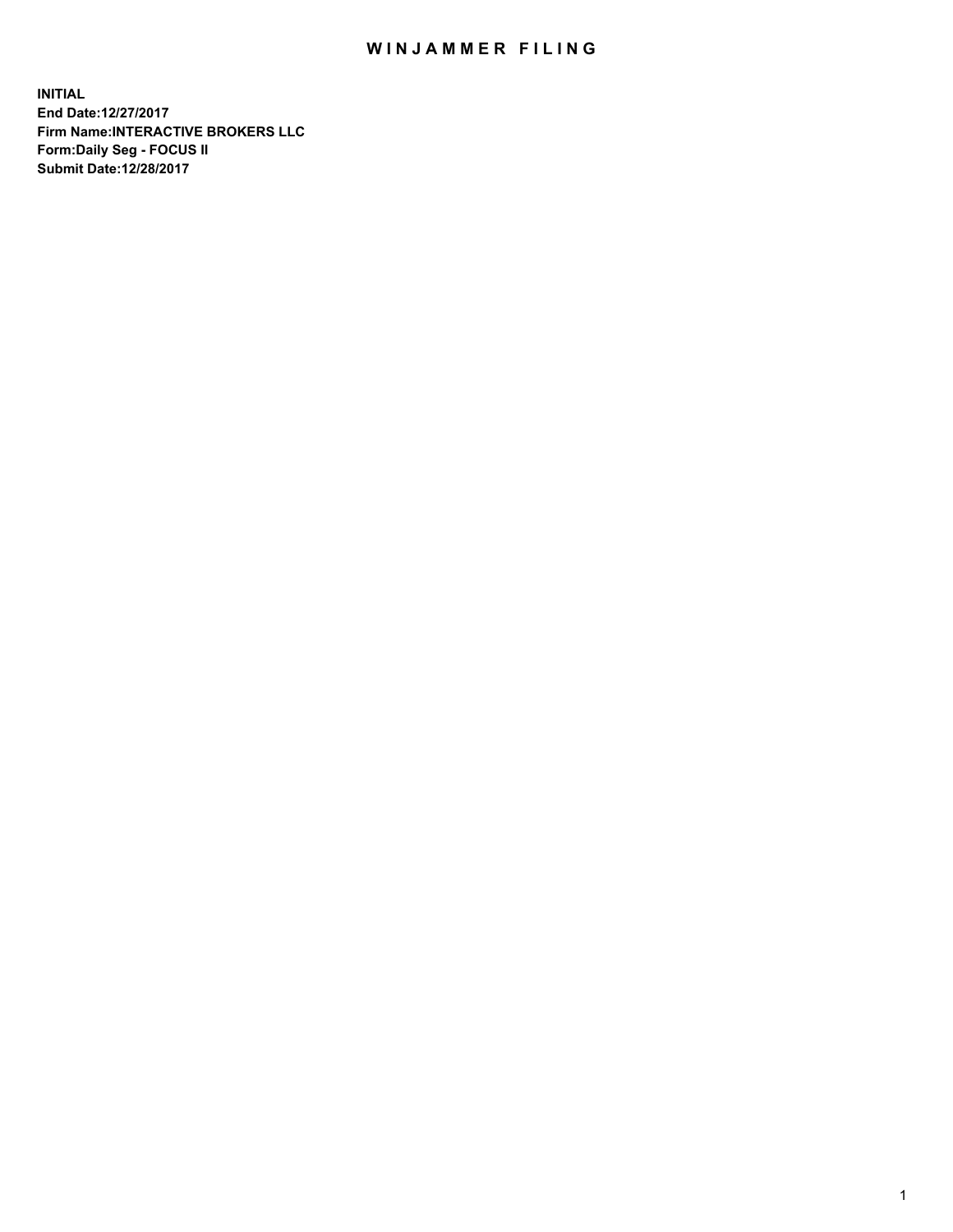## **INITIAL End Date:12/27/2017 Firm Name:INTERACTIVE BROKERS LLC Form:Daily Seg - FOCUS II Submit Date:12/28/2017 Daily Segregation - Cover Page**

| Name of Company<br><b>Contact Name</b><br><b>Contact Phone Number</b><br><b>Contact Email Address</b>                                                                                                                                                                                                                          | <b>INTERACTIVE BROKERS LLC</b><br><b>James Menicucci</b><br>203-618-8085<br>jmenicucci@interactivebrokers.c<br>om |
|--------------------------------------------------------------------------------------------------------------------------------------------------------------------------------------------------------------------------------------------------------------------------------------------------------------------------------|-------------------------------------------------------------------------------------------------------------------|
| FCM's Customer Segregated Funds Residual Interest Target (choose one):<br>a. Minimum dollar amount: ; or<br>b. Minimum percentage of customer segregated funds required:%; or<br>c. Dollar amount range between: and; or<br>d. Percentage range of customer segregated funds required between:% and%.                          | $\overline{\mathbf{0}}$<br>0<br>155,000,000 245,000,000<br>0 <sub>0</sub>                                         |
| FCM's Customer Secured Amount Funds Residual Interest Target (choose one):<br>a. Minimum dollar amount: ; or<br>b. Minimum percentage of customer secured funds required:%; or<br>c. Dollar amount range between: and; or<br>d. Percentage range of customer secured funds required between: % and %.                          | $\overline{\mathbf{0}}$<br>0<br>80,000,000 120,000,000<br>0 <sub>0</sub>                                          |
| FCM's Cleared Swaps Customer Collateral Residual Interest Target (choose one):<br>a. Minimum dollar amount: ; or<br>b. Minimum percentage of cleared swaps customer collateral required:% ; or<br>c. Dollar amount range between: and; or<br>d. Percentage range of cleared swaps customer collateral required between:% and%. | $\overline{\mathbf{0}}$<br>$\overline{\mathbf{0}}$<br>0 <sub>0</sub><br><u>00</u>                                 |

Attach supporting documents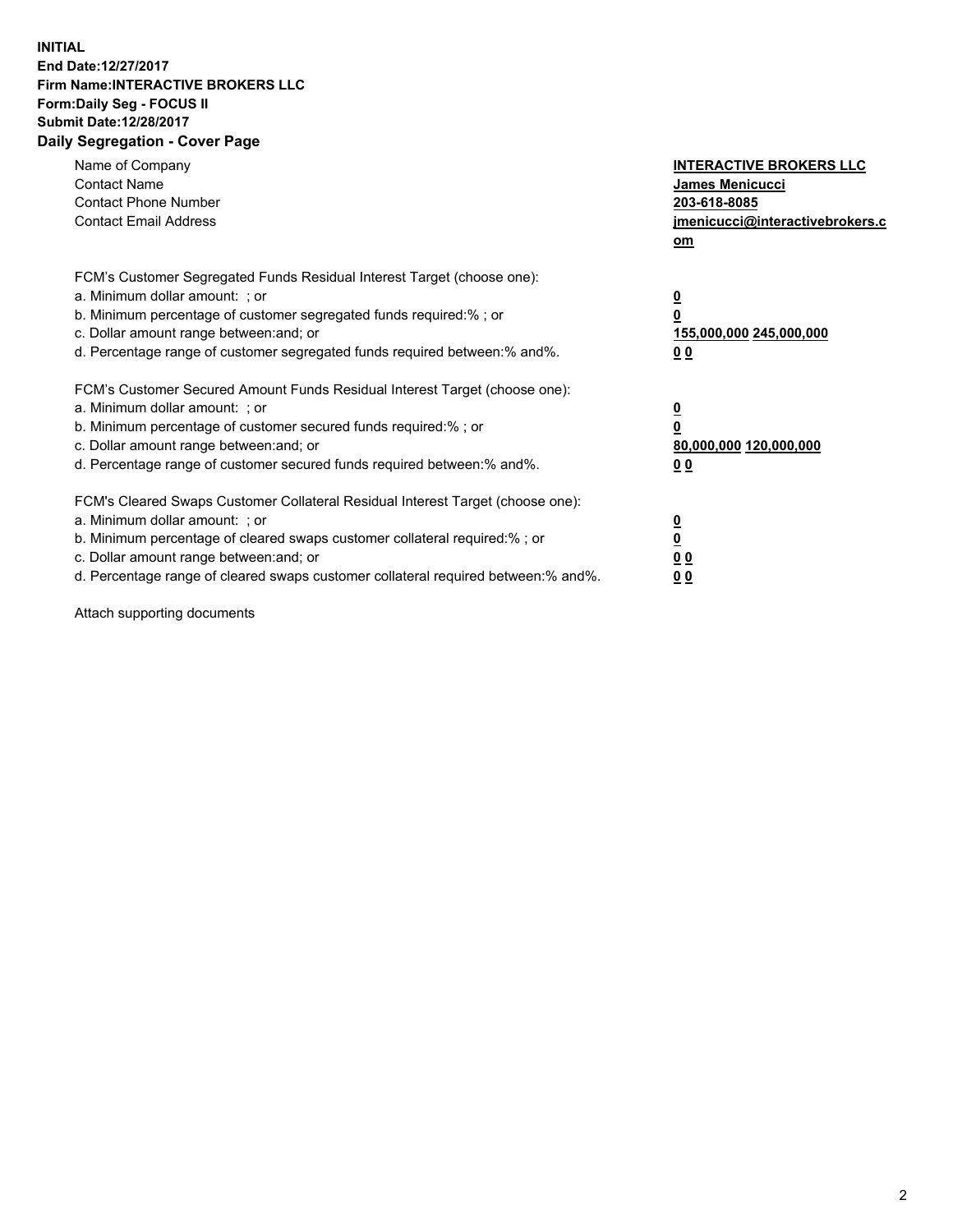## **INITIAL End Date:12/27/2017 Firm Name:INTERACTIVE BROKERS LLC Form:Daily Seg - FOCUS II Submit Date:12/28/2017 Daily Segregation - Secured Amounts**

|                | Daily Jegregation - Jeculed Aniounts                                                                       |                                   |
|----------------|------------------------------------------------------------------------------------------------------------|-----------------------------------|
|                | Foreign Futures and Foreign Options Secured Amounts                                                        |                                   |
|                | Amount required to be set aside pursuant to law, rule or regulation of a foreign                           | $0$ [7305]                        |
|                | government or a rule of a self-regulatory organization authorized thereunder                               |                                   |
| 1.             | Net ledger balance - Foreign Futures and Foreign Option Trading - All Customers                            |                                   |
|                | A. Cash                                                                                                    | 473,077,583 [7315]                |
|                | B. Securities (at market)                                                                                  | 0 [7317]                          |
| 2.             | Net unrealized profit (loss) in open futures contracts traded on a foreign board of trade                  | 8,077,712 [7325]                  |
| 3.             | Exchange traded options                                                                                    |                                   |
|                | a. Market value of open option contracts purchased on a foreign board of trade                             | <b>15,080</b> [7335]              |
|                | b. Market value of open contracts granted (sold) on a foreign board of trade                               | -49,529 [7337]                    |
| 4.             | Net equity (deficit) (add lines 1.2. and 3.)                                                               | 481,120,846 [7345]                |
| 5.             | Account liquidating to a deficit and account with a debit balances - gross amount                          | 13,316 [7351]                     |
|                | Less: amount offset by customer owned securities                                                           | 0 [7352] 13,316 [7354]            |
| 6.             | Amount required to be set aside as the secured amount - Net Liquidating Equity                             | 481, 134, 162 [7355]              |
|                | Method (add lines 4 and 5)                                                                                 |                                   |
| 7.             | Greater of amount required to be set aside pursuant to foreign jurisdiction (above) or line                | 481,134,162 [7360]                |
|                | 6.                                                                                                         |                                   |
|                | FUNDS DEPOSITED IN SEPARATE REGULATION 30.7 ACCOUNTS                                                       |                                   |
| $\mathbf{1}$ . | Cash in banks                                                                                              |                                   |
|                | A. Banks located in the United States                                                                      | 26,374,359 [7500]                 |
|                | B. Other banks qualified under Regulation 30.7                                                             | 0 [7520] 26,374,359 [7530]        |
| 2.             | Securities                                                                                                 |                                   |
|                | A. In safekeeping with banks located in the United States                                                  | 439,394,090 [7540]                |
|                | B. In safekeeping with other banks qualified under Regulation 30.7                                         | 0 [7560] 439,394,090 [7570]       |
| 3.             | Equities with registered futures commission merchants                                                      |                                   |
|                | A. Cash                                                                                                    | $0$ [7580]                        |
|                | <b>B.</b> Securities                                                                                       | $0$ [7590]                        |
|                | C. Unrealized gain (loss) on open futures contracts                                                        | $0$ [7600]                        |
|                | D. Value of long option contracts                                                                          | $0$ [7610]                        |
|                | E. Value of short option contracts                                                                         | 0 [7615] 0 [7620]                 |
| 4.             | Amounts held by clearing organizations of foreign boards of trade                                          |                                   |
|                | A. Cash                                                                                                    | $0$ [7640]                        |
|                | <b>B.</b> Securities                                                                                       | $0$ [7650]                        |
|                | C. Amount due to (from) clearing organization - daily variation                                            | $0$ [7660]                        |
|                | D. Value of long option contracts                                                                          | $0$ [7670]                        |
|                | E. Value of short option contracts                                                                         | 0 [7675] 0 [7680]                 |
| 5.             | Amounts held by members of foreign boards of trade                                                         |                                   |
|                | A. Cash                                                                                                    | 129,230,263 [7700]                |
|                | <b>B.</b> Securities                                                                                       | $0$ [7710]                        |
|                | C. Unrealized gain (loss) on open futures contracts                                                        | 8,432,442 [7720]                  |
|                | D. Value of long option contracts                                                                          | 15,080 [7730]                     |
|                | E. Value of short option contracts                                                                         | -49,529 [7735] 137,628,256 [7740] |
| 6.             | Amounts with other depositories designated by a foreign board of trade                                     | 0 [7760]                          |
| 7.             | Segregated funds on hand                                                                                   | $0$ [7765]                        |
| 8.             | Total funds in separate section 30.7 accounts                                                              | 603,396,705 [7770]                |
| 9.             | Excess (deficiency) Set Aside for Secured Amount (subtract line 7 Secured Statement<br>Page 1 from Line 8) | 122,262,543 [7380]                |
| 10.            | Management Target Amount for Excess funds in separate section 30.7 accounts                                | 80,000,000 [7780]                 |
| 11.            | Excess (deficiency) funds in separate 30.7 accounts over (under) Management Target                         | 42,262,543 [7785]                 |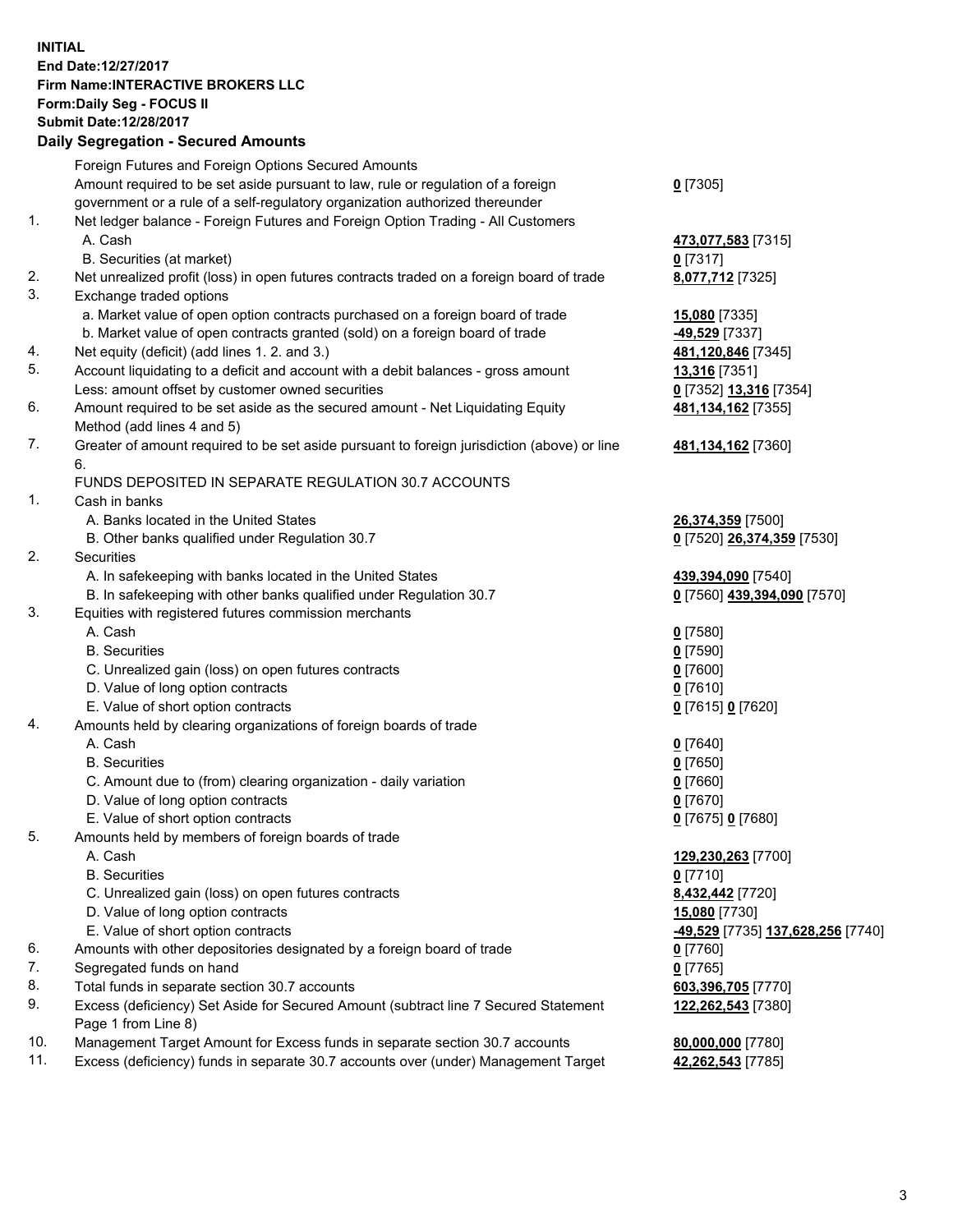**INITIAL End Date:12/27/2017 Firm Name:INTERACTIVE BROKERS LLC Form:Daily Seg - FOCUS II Submit Date:12/28/2017 Daily Segregation - Segregation Statement** SEGREGATION REQUIREMENTS(Section 4d(2) of the CEAct) 1. Net ledger balance A. Cash **4,516,907,251** [7010] B. Securities (at market) **0** [7020] 2. Net unrealized profit (loss) in open futures contracts traded on a contract market **-47,274,205** [7030] 3. Exchange traded options A. Add market value of open option contracts purchased on a contract market **182,684,386** [7032] B. Deduct market value of open option contracts granted (sold) on a contract market **-267,503,710** [7033] 4. Net equity (deficit) (add lines 1, 2 and 3) **4,384,813,722** [7040] 5. Accounts liquidating to a deficit and accounts with debit balances - gross amount **268,645** [7045] Less: amount offset by customer securities **0** [7047] **268,645** [7050] 6. Amount required to be segregated (add lines 4 and 5) **4,385,082,367** [7060] FUNDS IN SEGREGATED ACCOUNTS 7. Deposited in segregated funds bank accounts A. Cash **565,298,678** [7070] B. Securities representing investments of customers' funds (at market) **2,830,508,390** [7080] C. Securities held for particular customers or option customers in lieu of cash (at market) **0** [7090] 8. Margins on deposit with derivatives clearing organizations of contract markets A. Cash **20,953,769** [7100] B. Securities representing investments of customers' funds (at market) **1,247,988,307** [7110] C. Securities held for particular customers or option customers in lieu of cash (at market) **0** [7120] 9. Net settlement from (to) derivatives clearing organizations of contract markets **12,362,485** [7130] 10. Exchange traded options A. Value of open long option contracts **182,573,262** [7132] B. Value of open short option contracts **-267,402,045** [7133] 11. Net equities with other FCMs A. Net liquidating equity **0** [7140] B. Securities representing investments of customers' funds (at market) **0** [7160] C. Securities held for particular customers or option customers in lieu of cash (at market) **0** [7170] 12. Segregated funds on hand **0** [7150] 13. Total amount in segregation (add lines 7 through 12) **4,592,282,846** [7180] 14. Excess (deficiency) funds in segregation (subtract line 6 from line 13) **207,200,479** [7190] 15. Management Target Amount for Excess funds in segregation **155,000,000** [7194]

16. Excess (deficiency) funds in segregation over (under) Management Target Amount Excess

**52,200,479** [7198]